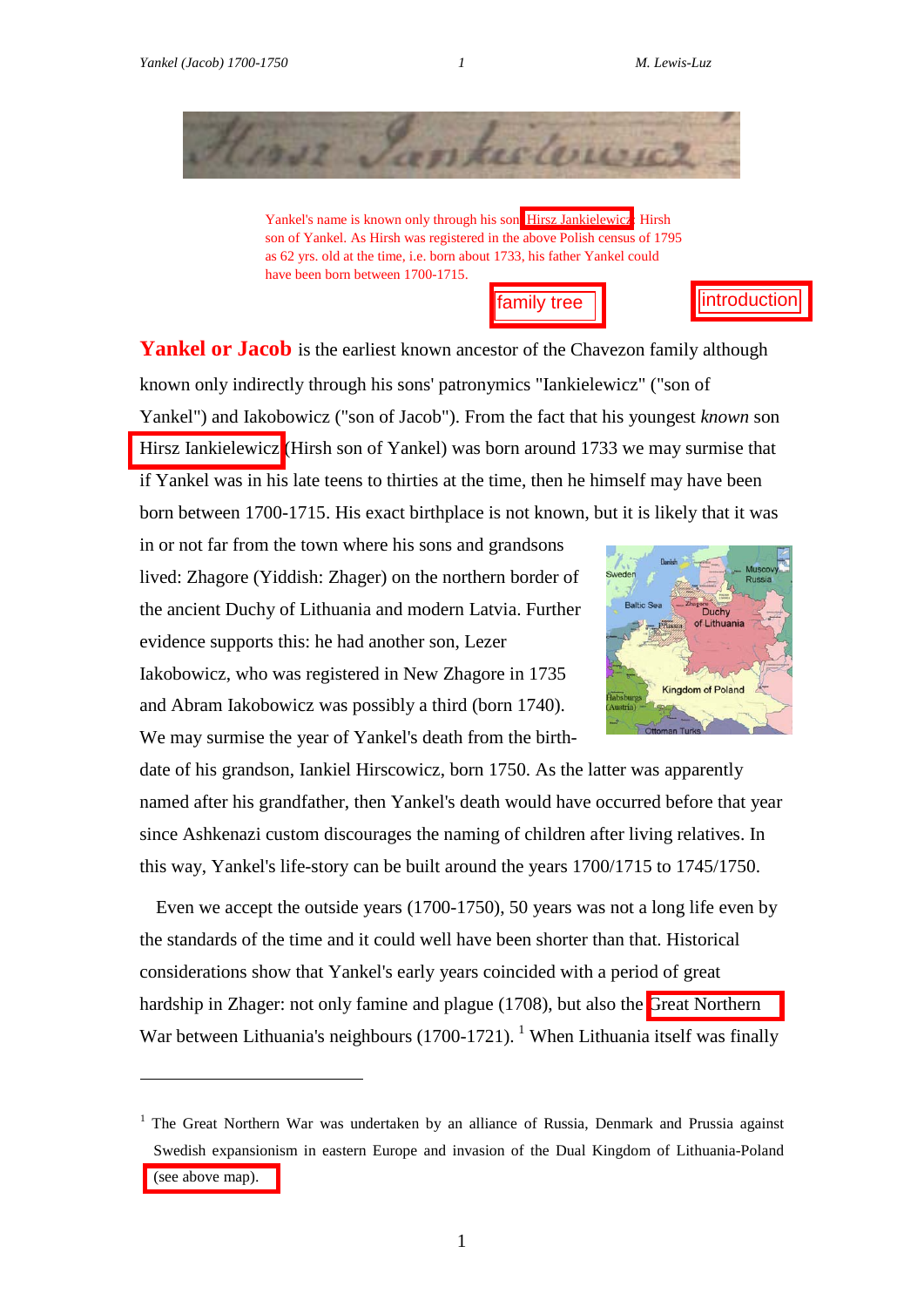dragged into the war directly (1705-1721), northern regions of the country - including Zhager - were invaded by Swedish troops (1710-1715).<sup>2</sup>

However, even after the Great Northern War when the region began to recover economically and new Jewish communities were slowly established throughout Lithuania, the local burghers of Old Zhager (*Store Zhagore*) had the King's commissioner for the region expel most if not all the Jews from the township on the

west side of the River Svete (Shventa) in the year 1731. Although the commissioner in charge of the administration of the townships of this region was responsible for the order, the motivation behind it was a result of the pressure of the local burghers who resented economic competition with the Jewish



Old and New Zhager divided by the River Syete, early 20th cen

community at a period of recovery. If Yankel had lived in the old town, he likely moved to New Zhager (*Nowi Zhagore*) on the other side of the river since it was there that his sons were later registered for tax and thus likely born there. They included [Hirsh Iakobowicz \(](http://research.haifa.ac.il/~mluz/family.pdf/Hirscz.Yankelowicz.pdf)1733- abt.1796), Lezer Iakobowicz (1735-after 1784) and possibly Abram Iakobowicz (1740-1784).

Things improved by 1740 when a mighty Polish grandee with pro-Jewish sympathies by the name of Prince Michał Kazimierz Radziwiłł

(1702-1762) took charge of the townships of [the Kaunas region](http://research.haifa.ac.il/~mluz/family.pdf/lithuaniamap2.pdf)  (Siauliai (Shavli), Joniskis, Radziwilliski, Zhagore (Zhager) and Grodziya).<sup>3</sup> Unlike their subjects, the Radziwills were at times Calvanist or Lutheran and were relatively free of anti-Jewish



 <sup>2</sup> More details in: Marsha Greenbaum, *The Jews of Lithuania – A History of a Remarkable Community 1316-1945* (Jerusalem, 1995), pp. 40-43.

<sup>&</sup>lt;sup>3</sup> Prince Michał Kazimierz Radziwiłł (1702-1762), i.e. the prince of that name known as "Rybeńko"; cf. http://en.wikipedia.org/wiki/Michal\_Kazimierz\_Rybenko\_Radziwill. He had close contact with this region first as castellan and then Voivod (duke) of Vilnius (1742, 1744) with the Kaunas area under his control.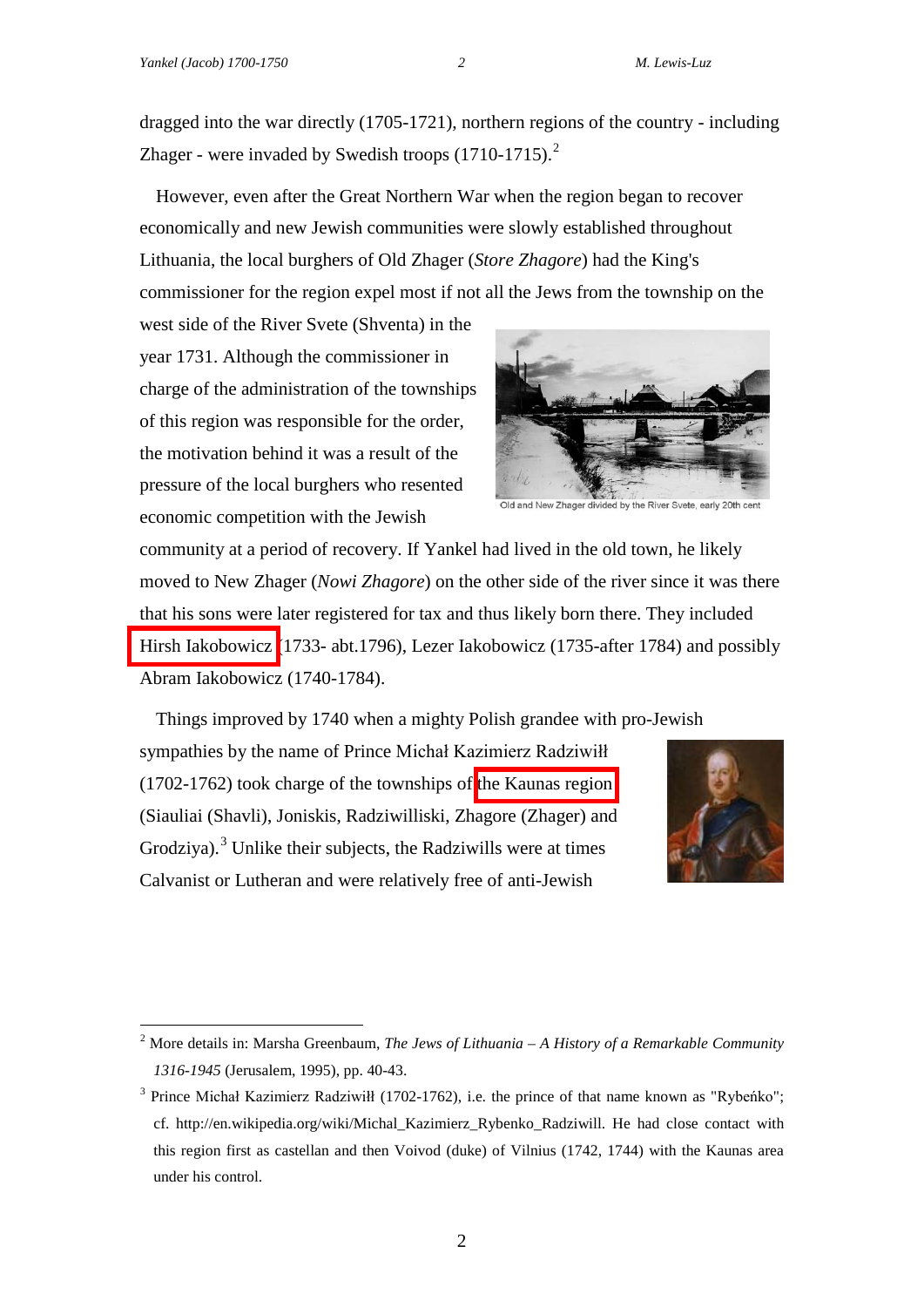prejudice in contrast to the local Catholic hierarchy.<sup>4</sup> Initially, he found the royal estates (Oeconomia) still much impoverished and encouraged Jewish settlement on them for the sake of their development.<sup>5</sup> This was especially true of New Zhager on the right hand side of the river.<sup>6</sup>

Although the new town had been established long before in the late  $17<sup>th</sup>$  century, it is from the time of the expulsion that we find the tradition of two distinct Jewish communities (*kehilot*) each with its own Rabbi, shochet and synagogues.

There was also a physical and social distinction: Old Zhager described by Dov Levin as comprising an overcrowded shtetel with unsanitary conditions, "with Jew



and peasant cramped together" - while New Zhager was planned and laid out by the standards of the Age of Enlightenment with new open market-places occupied entirely by Jews by the year 1790.<sup>7</sup>

[The new settlement was more open to modern](http://research.haifa.ac.il/~mluz/family.pdf/wiki.map2.pdf) influences from Ducal Prussia to the south and the

Hanseatic Baltic city alliance to the north and west. A few years later in 1746, the same burghers of Old Zhager relented the economic losses of Jewish trade and requested a relaxation of the expulsion order carried out under the previous administration.<sup>8</sup> However, the main Jewish community still continued to be centred in

- $4$  Cf. D.M. Lipmann, Letoldot Hajehudim Bekaunas t.y.l Zydu istorija Kaune ir Viliampoleje = Zur Geschichte der Juden in Kaunas u. Slabodka (Kedeiniai, 1931; Hebrew), who notes that their power to protect the Jews from expulsion waxed and waned (p. 74 ff).
- <sup>5</sup> This policy had its roots among his Radziwilli predecessors : Adam Teller (*Money, Power and Influence - The Jews on the Radziwill Estates in Eighteenth Century Lithuania (*Jerusalem 2006; Hebrew), pp. 46-51.
- <sup>6</sup> Adam Teller (*Money, Power and Influence - The Jews on the Radziwill Estates in Eighteenth Century Lithuania (*Jerusalem 2006; Hebrew), pp. 52-3; Dov Levin, *Pinkas Ha-Kehillot Lita: Encyclopedia of Jewish Communities in Lithuania from their Foundation Until after the Holocaust* (Jerusalem; Hebrew), 277-278.
- <sup>7</sup> Dov Levin, *Pinkas Ha-Kehillot Lita: Encyclopedia of Jewish Communities in Lithuania from their Foundation Until after the Holocaust* (Jerusalem; Hebrew), 278, who also ascribes the cholera outbreaks to the conditions in the town.
- <sup>8</sup> Teller cites a petition of 1746 where the local burghers requested that a Jew Ber son of Meir be permitted to settle and trade in Old Zhager as the town's economics had suffered following the expulsion of the Jews in 1730 (p 219).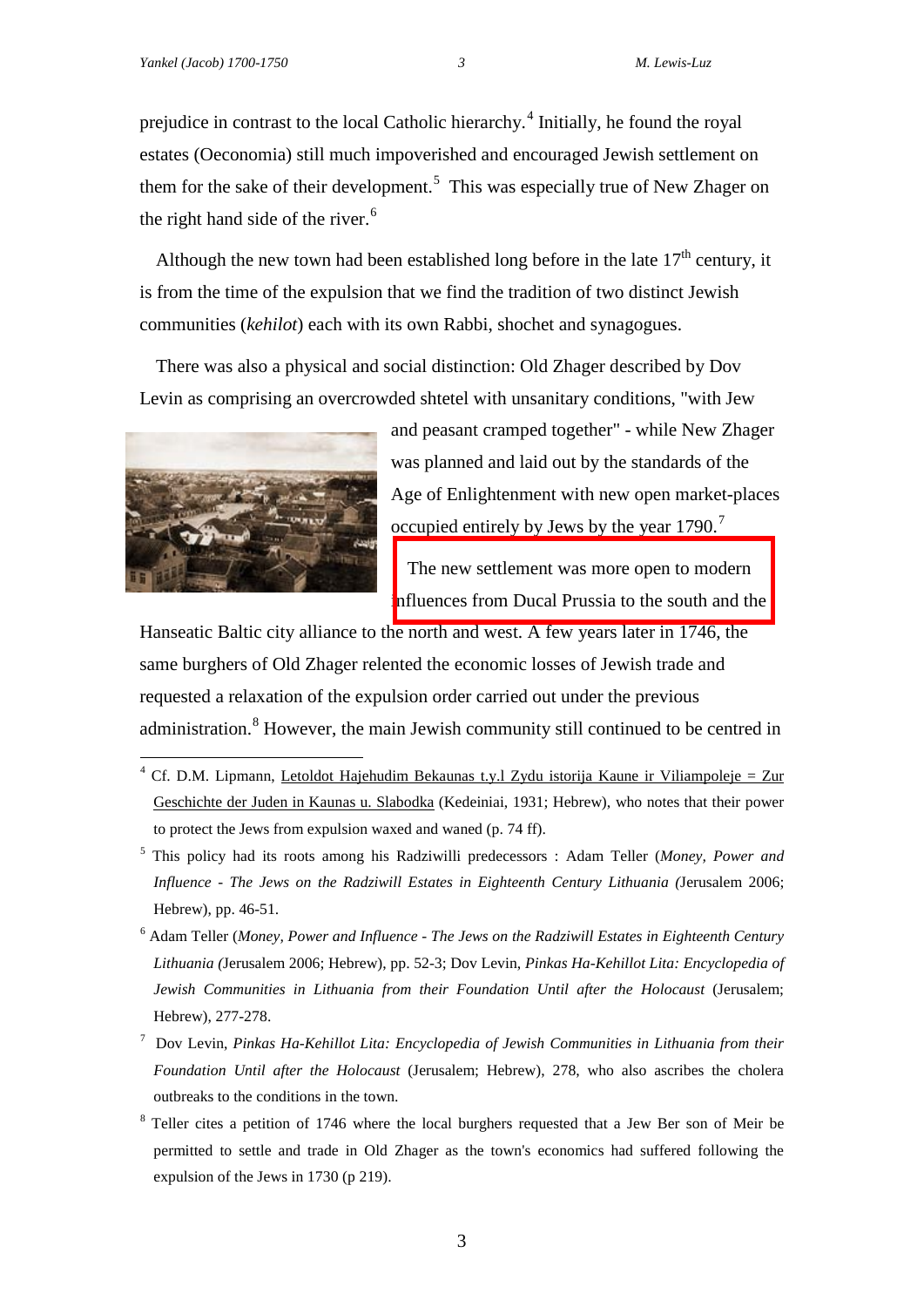New Zhager where as many as 30 Jewish families are known to have leased property from Prince Michael Casmir Radziwill in 1750<sup>9</sup> around the time of Yankel's presumed death.

The documents do not state Yankel's own occupation. His sons Hirsh and Abram were managers of inns leased from the Radziwills but while it is likely that they learned this trade from their father, it is equally possible that Yankel was a tailor like his other son, Lezer.

While his grandsons by all three sons were registered under the surname "Chavezon" in future Russian census, it is unclear when or why this name was first created. As is well known Jews were obliged by the new Russian authorities to register themselves with official surnames around 1821.<sup>10</sup> Previously individuals had been distinguished only by adding their father's name to their own as a patronymic. It was unusual but not unknown for individuals to be distinguished by their mother's name (matronymic) as in the case of Chavezon (in Yiddish, *Chaveson = "*Chava's son" i.e. "Eve's son")*.* At one stage, a mother's name Chava must have ceased to be an **unofficial** matronymic used to distinguish one Yankel or Hirsh from another and was adopted as an **official** surname by descendants of all three sons. Since all three branches separately adopted the same official surname (Chavezon) this would perhaps indicate that "Chava's son" was an unofficial matronymic employed from before the official adoption of surnames, i.e. from the period of Yankel's sons or Yankel himself.

In most cases, distinguishing a son by his mother's name occurred either when the father was unknown, had died early or the mother was especially important in society. In this case, however, Yankel himself was **not** unknown since his sons were officially distinguished by their father's name "Yankielowicz" and "Iakobowicz" (their patronymic) in the early Polish census. However, if Yankel had died young, this could account for his sons to be distinguished by their mother's name unofficially in their community, but unfortunately we do not know the name of Yankel's wife in order to say whether she was indeed the family's matriarchal Chava or Eve who passed her

4

<sup>&</sup>lt;sup>9</sup> Teller, p. 58 n. 89. Jews in the Old city were mainly occupied as cobblers, tailors or small traders while those in New Zhager worked in wholesale and export (Dov Levin, p. 278), which included salt, metal, honey, wax and hides and grain (details in: Nancy & Stuart Schoenburg, Lithuanian Jewish Communities , N.Y.-London 1991, 389-390).

<sup>&</sup>lt;sup>10</sup> A. Beider, <u>A Dictionary of Jewish Surnames from the Russian Empire</u> (NY, 1993, Avoteynu).